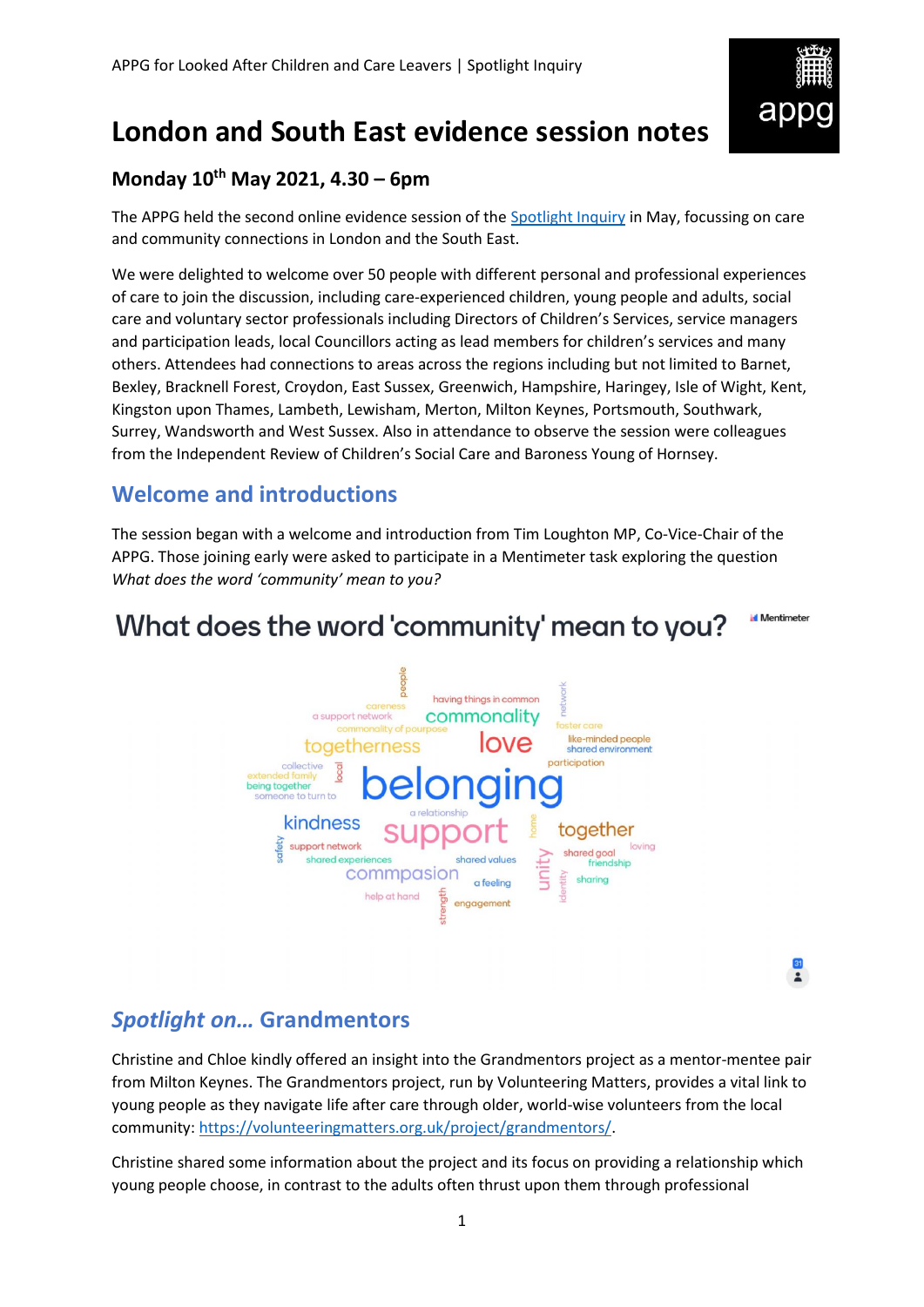relationships in care: *"the difference with the Grandmentors project is that young people choose the person who they want to mentor them."* Christine described her role as providing a grandparentstyle relationship and providing the personal support to help someone make choices and be there at the end of the phone when needed. Christine also spoke about her motivation for signing up to the project after seeing an advert in a newspaper, and her shock that so many young people leaving care were expected to go without the same support her own children had received at that age.

Chloe spoke about her early experience on the project meeting Christine in a café and not being sure what to expect, but soon finding it to be a really positive experience. Chloe noted the different kind of relationship which this project provided compared to what she had experienced in care: *"you get given all these different people… it goes very much in a 'here, there and everywhere' order in what person you get, what time period and what stage you're at."* Chloe said that the project had supported her to feel more confident and offer a new perspective, and noted it had given her an interest in volunteering too to help inspire others.

### **A conversation about care and community**

Tim Loughton MP chaired an open discussion with attendees for one hour on the Inquiry's theme of care and community, loosely framed around the four key questions below:

- 1. How can experiences of care impact on connections with communities? What are some of the barriers care-experienced young people often face?
- 2. What can be done to support care-experienced young people to feel connected to the communities which matter to them? What are some of the solutions?
- 3. How can wider communities be better supported to understand and respect their careexperienced members?
- 4. How has the Covid-19 pandemic changed community connections for care-experienced young people, and what can we learn from this?

Below are some of the key themes and insights shared by attendees verbally and in the chat. All direct quotations in italics come as spoken or from the chat and are not intentionally assigned to any specific attendee referred to in the accompanying text.

#### **Negative stereotyping (from professionals)**

Consistent with the first evidence session, a number of attendees highlighted the impact of negative stereotypes and stigma towards care-experienced people from professionals in their lives, including those within and outside of children's social care.

*"The jobs of social workers and personal advisors is to lift them up and push them towards doing the things they don't necessarily see for themselves."*

School was identified as a particular space where this stigma played out most starkly for young people, with many battling low expectations and assumptions that they wouldn't be capable of achieving in their exams. Young adults with care experience spoke about a lack of understanding from teachers and school staff who would assume they weren't capable and expect them to be trouble.

*"I was told I would never pass my GCSEs. I was told just to pick a random course from college that was easy to access and understand because my teachers thought I wouldn't pass. Turns out I completely passed all of them and managed to go to uni and get myself a degree."*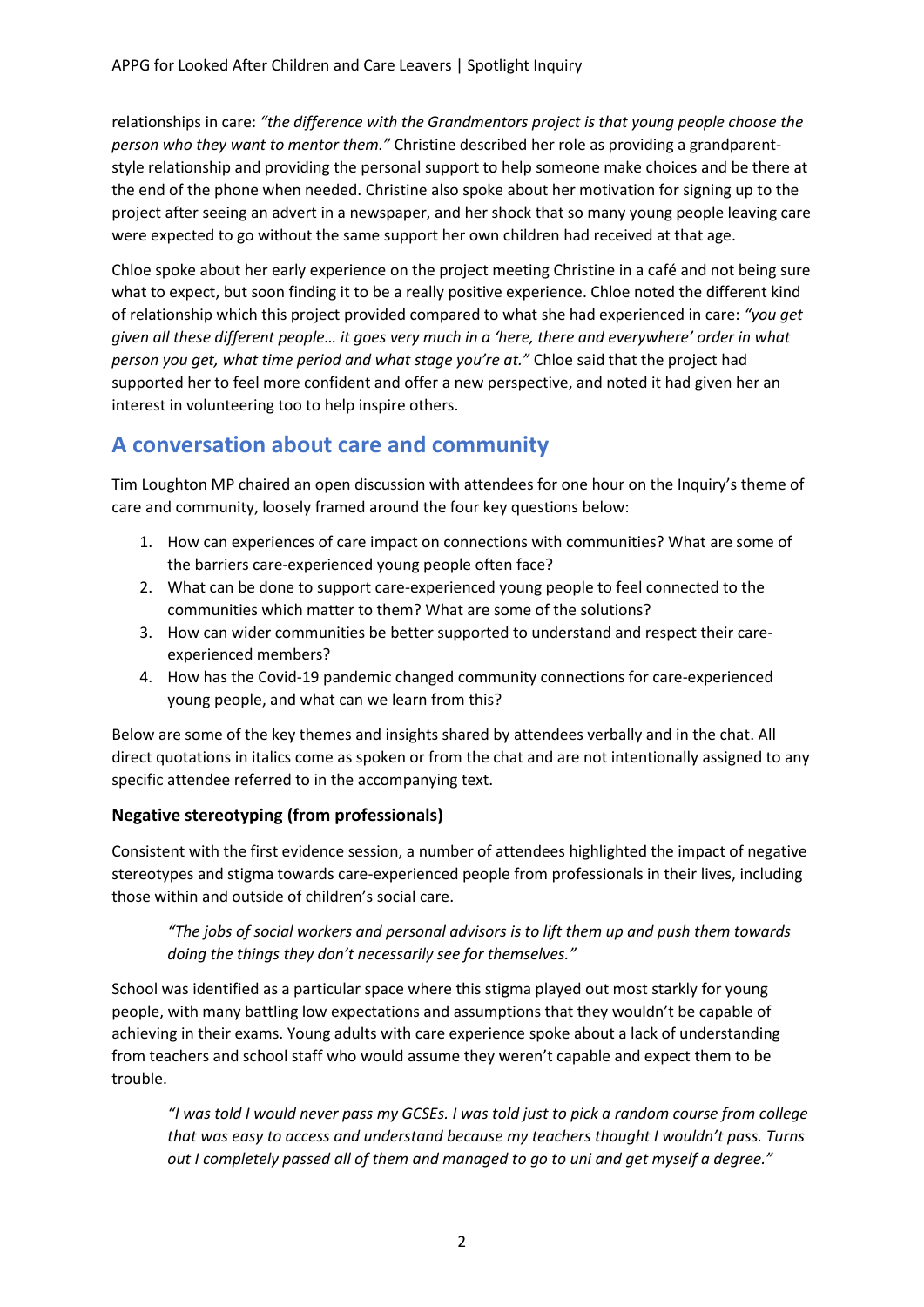The Chair noted that many of those who care-experienced people had witnessed demonstrating a lack of empathy with children in care were the very people who should have the most understanding as social care and education professionals.

One attendee shared their experience of living in a children's home and being told at school that they weren't going to be entered for GCSEs because it would be 'setting them up to fail'. As a result of this, they had to spend their own time more recently completing online courses in Maths and English.

#### **Negative stereotyping (from the wider community)**

Other attendees noted similar attitudes demonstrated by other people in positions of power and the wider public which impacted on connections they were able to make within their community. In the example above, even despite gaining these qualifications independently, employers still continued to question the lack of other GCSEs which the attendee felt unable to explain as a result of the wider stigma around being in care. Others similarly shared difficulties of battling employer stereotypes:

*"Care experienced young people tend to have a stigma or stereotype associated with their journey to success. I think the government needs to encourage employers to open minded to these young people and communities need to motivate young people to reach their goals."*

*"I went through 20 years of my professional career not talking about my care experience because I knew it would hold me back."*

Housing was highlighted as another area where stigma has material impact on care leavers. A participation worker shared their local authority's work to break down misconceptions from lettings agency staff as part of their work to provide guarantor and deposit schemes, enabling better access to the private rental sector.

One young attendee shared their experience of being told that parents of children at their youth centre had said they didn't want their own children hanging around with someone in foster care. Whilst they found they could challenge stereotypes and misunderstanding with their peers through dialogue, this was more difficult to challenge in parents.

*"It can be really hard trying to engage with people in the community when their parents don't want you around them."*

*"It's important for communities to be understanding – that's teachers, social workers, youth clubs – understanding of trauma-experienced children. It's not that they can't do it, they just don't know how."*

#### **Instability**

Many highlighted the disruptive impact which changing where you live in and after leaving care can have on strengthening ties to people and places; stability is a condition which needs to be met before you have the time, space and capacity to invest in developing the connections with the communities which matter to you. A social worker noted the importance of developing a system which allows these relationships to build even if a child is moved.

*"…they lose the relationships and not just the place. People work very hard and they work very hard to make relationships with their workers and folks in the community, and then they're moved… and they lose the relationships they've built. It's very tough to lose and make relationships."*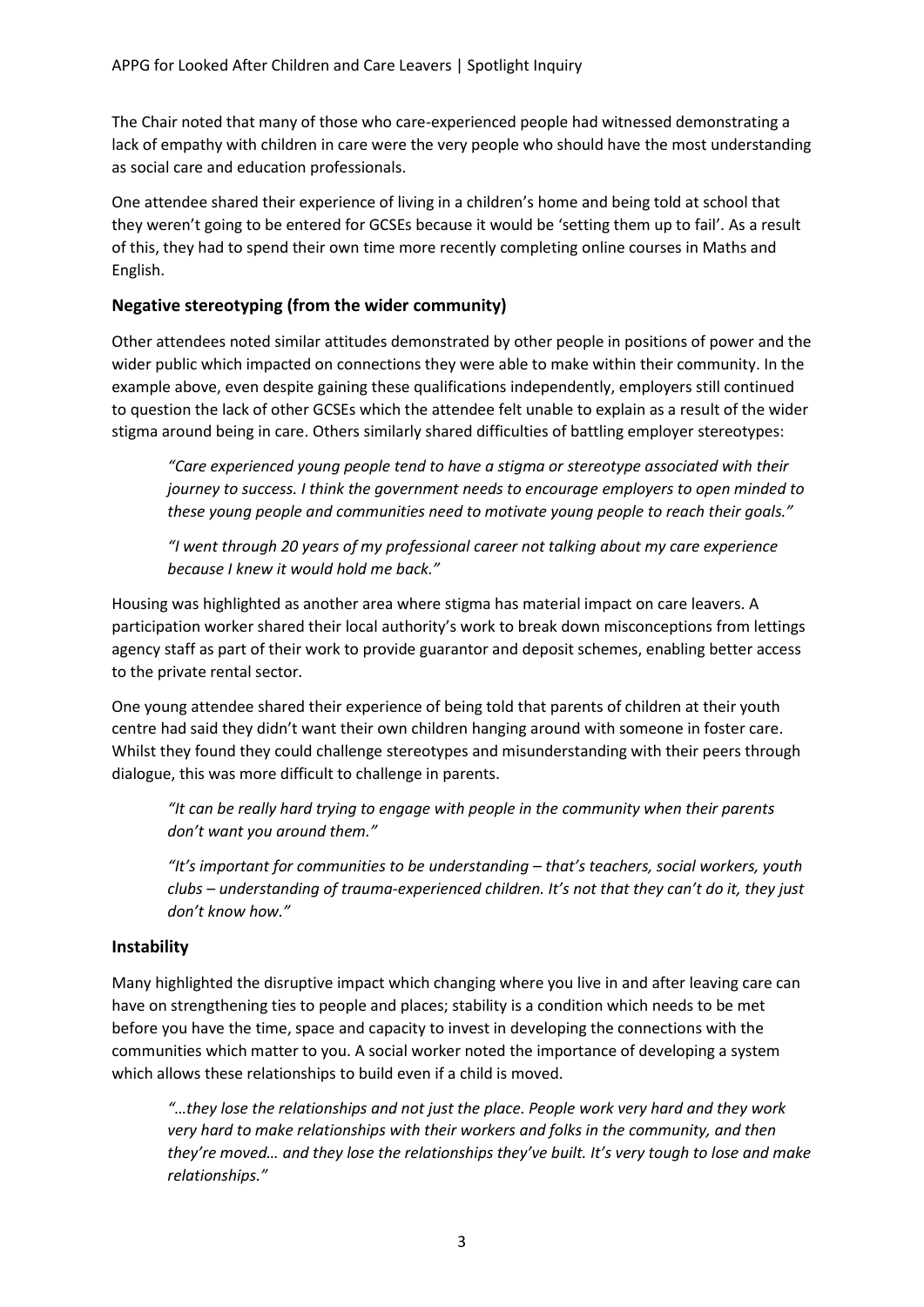*"It's tiring to always be that young person that has a problem, that has to explain why you're struggling. Trauma is not solved overnight. It's not solved by moving someone from placement to placement. Every time a young person comes into a placement, they give that placement a chance. For whatever reason being moved unexpectedly makes you feel wrong."*

*"Trauma informed commissioning would go a long way to addressing the issues related to stability and reducing moves."*

Instability in professional relationships was also highlighted as a barrier; young people often need someone to help them establish community connections, which is made more difficult when that person changes and trust needs to be rebuilt all over again.

*"It can be really hard to trust professionals, I've had many social workers/ leaving care workers leave, I once had 4 social workers in 11 months, its not easy to trust when your so used to people leaving"*

#### **Long-term impacts of care**

Some attendees spoke about the long-term impacts which experiences of trauma before and during care can have, and the way these can continue to impact on your ability to establish and develop community connections into adulthood. There can be a disconnect between when a problem is experienced and when support is offered, and how and who this support is offered by. Many attendees advocated for community-based support to better develop community relationships.

*"It's the stuff which catches up with you later on which is particularly problematic. It's hard to prescribe support if you don't want professionals around because you know how it's been with the stigma. It's hard then to trust other professionals or let them into your life to fix the problem."*

*"When I was in my 20s I just wanted to get on with life, but then didn't realise why relationships and work were difficult and was able to unpick it all."*

#### **Identity and culture**

The impact of someone's ethnicity, gender, religion or other aspect of their identity or cultural background was raised as a crucial factor intersecting with how easy or difficult it can be to engage positively with wider communities, particularly outside of the care system.

*"Coming from a black background and going into care as an African young lady, when I was at home there was a stigma that children in care are the reason, the cause, of why they're in care. And then becoming that person, I had to realise, to learn, not to blame myself for the trauma I had experienced. It took so long for me not to blame myself for the things I had no control over."* 

One attendee spoke about the difficulties they had experienced in the clash between their own circumstances and the expectations of the Muslim community where they lived; some struggled to understand why they had left home at such a young age, why they were working or why they weren't married, leading to assumptions they were a 'troublemaker'.

#### **Corporate parenting**

Some attendees expressed discomfort with the phrase 'corporate parent' and the language used to describe how the state cares for and supports connections for children. Many had felt their own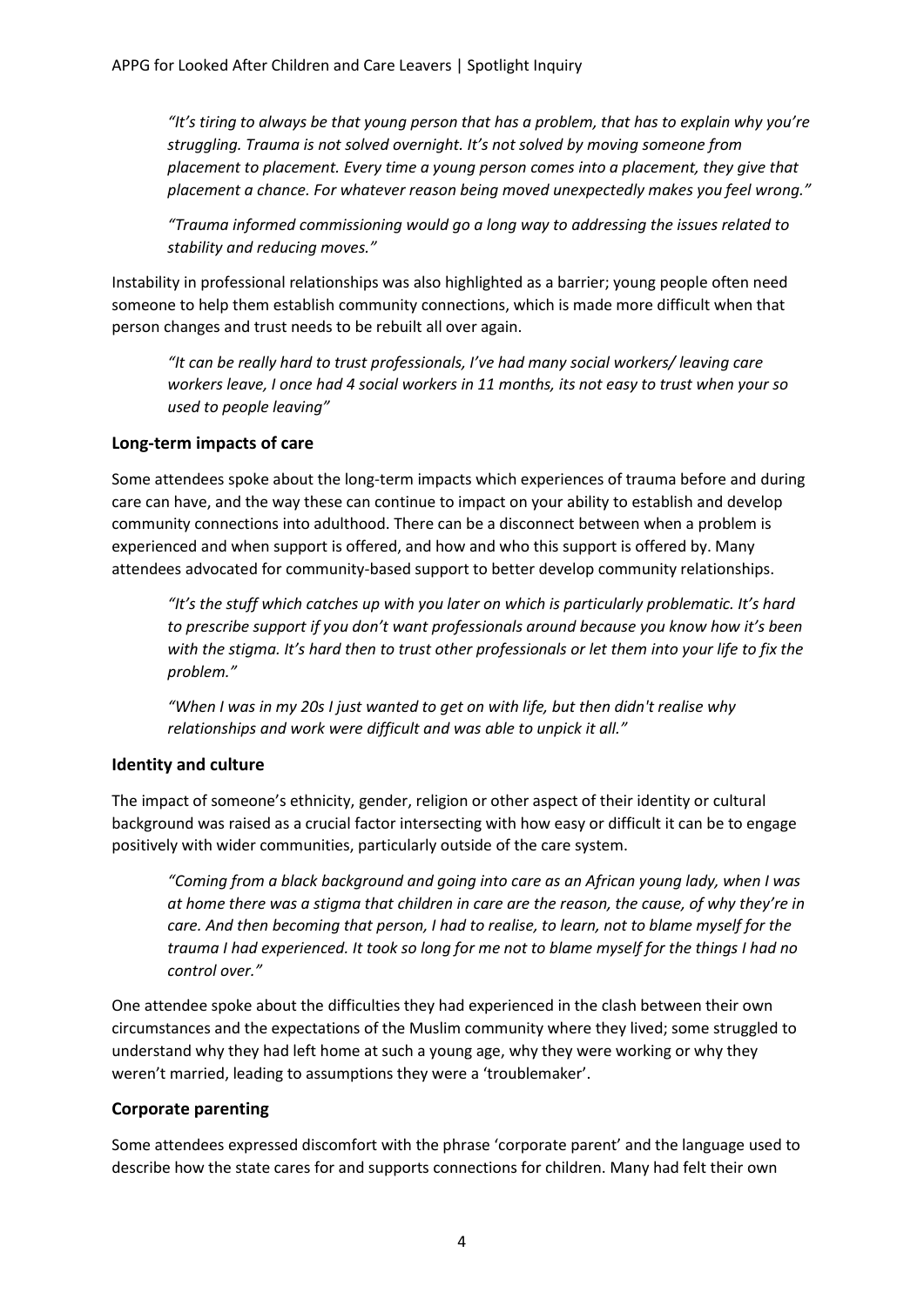experiences of care demonstrated extremely poor parenting and wanted their local authority to have considered a much wider view of their lives, including how to support them in establishing the community connections which last long into adulthood. One professional referred to this as acting as *"corporate parents in a bubble"*.

*"I hate the term corporate parent, it doesn't really make sense"*

*"how does a corporate body give unconditional love"*

*"In surrey we have a preferred terminology document for staff and workers which was created by young people in care and leaving care in Surrey. Their views on corporate parent were: Corporate Parent - The decision makers / managers / people who can help. "Don't refer to us as your child when you don't act like our parents". "Do not use the phrase "our children". Foster carers perspective –"we are more of the parent, we are there 24/7"*

*"A parent is someone you lean on, someone to go for advice. A parent is, regardless of whether you come out of the care system at age 25, you have somewhere to go back to. And I think there's often this fear from care leavers that, if I don't do well and succeed in whatever plans I've made for myself, where do I go back to? Who do I ask for support?"*

#### **Importance of community opportunities and spaces**

Attendees also noted the importance of having specific opportunities and spaces where young people could exist as young people to socialise with others who they may not otherwise have the opportunity to meet. It was highlighted how beneficial it can be to have participation activities organised through the local authority and elsewhere for children in care to meet others who were care-experienced, but that the connections developed here could also support them to develop wider social connections too. Youth clubs as well as sports, leisure and other activity groups or classes were seen as key spaces for this to happen.

*"It goes back to having mentorship, to having youth clubs, where there is integration between communities. Then it's not 'you vs them', it's all of us, because we all have an impact on our society."*

"*Especially for young people living independently, where things are free and when things are in the community, it's really important for them to go to these things and connect with their community, but also because they can take along their care-experienced friends and those who aren't care-experienced and connect in that way."*

#### **Impact of the pandemic**

Finally, attendees touched on some of the impacts of the Covid-19 pandemic, particularly to note the importance of recognising the individual child or young person in how they have felt over the past year and not to make generalisations about 'children in care' or other cohorts.

*"In some respects it stabilised the situation and made things easier for them because they didn't have as many competing pressures."*

*"It would be good to take some learning from lockdown. One idea is that, when children move to new foster carers or a children's home, to allow and enable them to have some nurture time with their carers before they attend school. This would possibly help develop bonds and help them settle into their new homes. It may not be right for all children, but it*